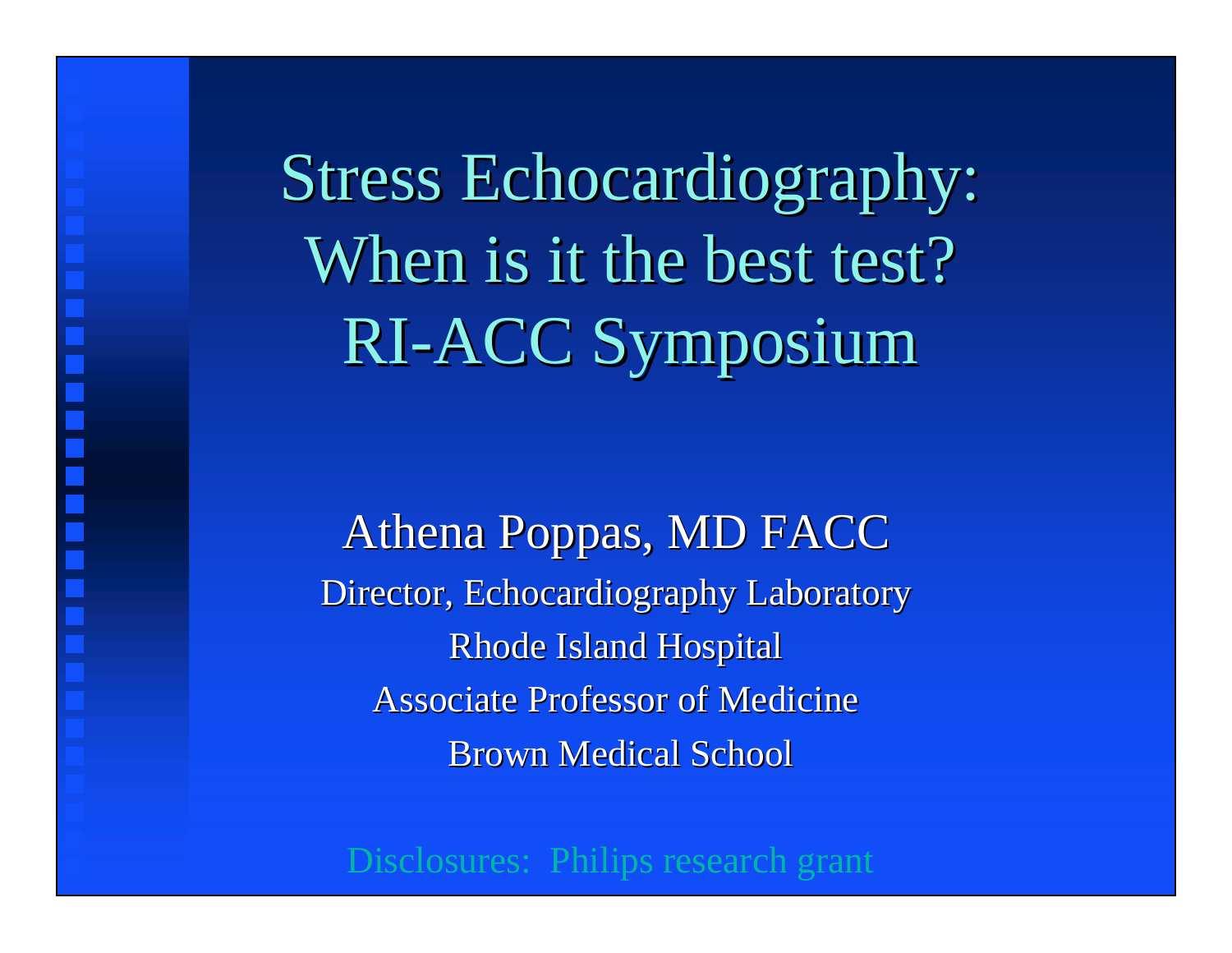## Stress Echocardiography: Stress Echocardiography: Case History Case History

45 year old women smoker with left-sided, sharp chest pain PE: BP 152/88 HR 80 ECG: WNL ECG: WNL LABS: LDL 170, HDL 38 LABS: LDL 170, HDL 38

What is the pretest probability of CAD?

- a. 5% b. 20%
- c. 40%
- d. 80%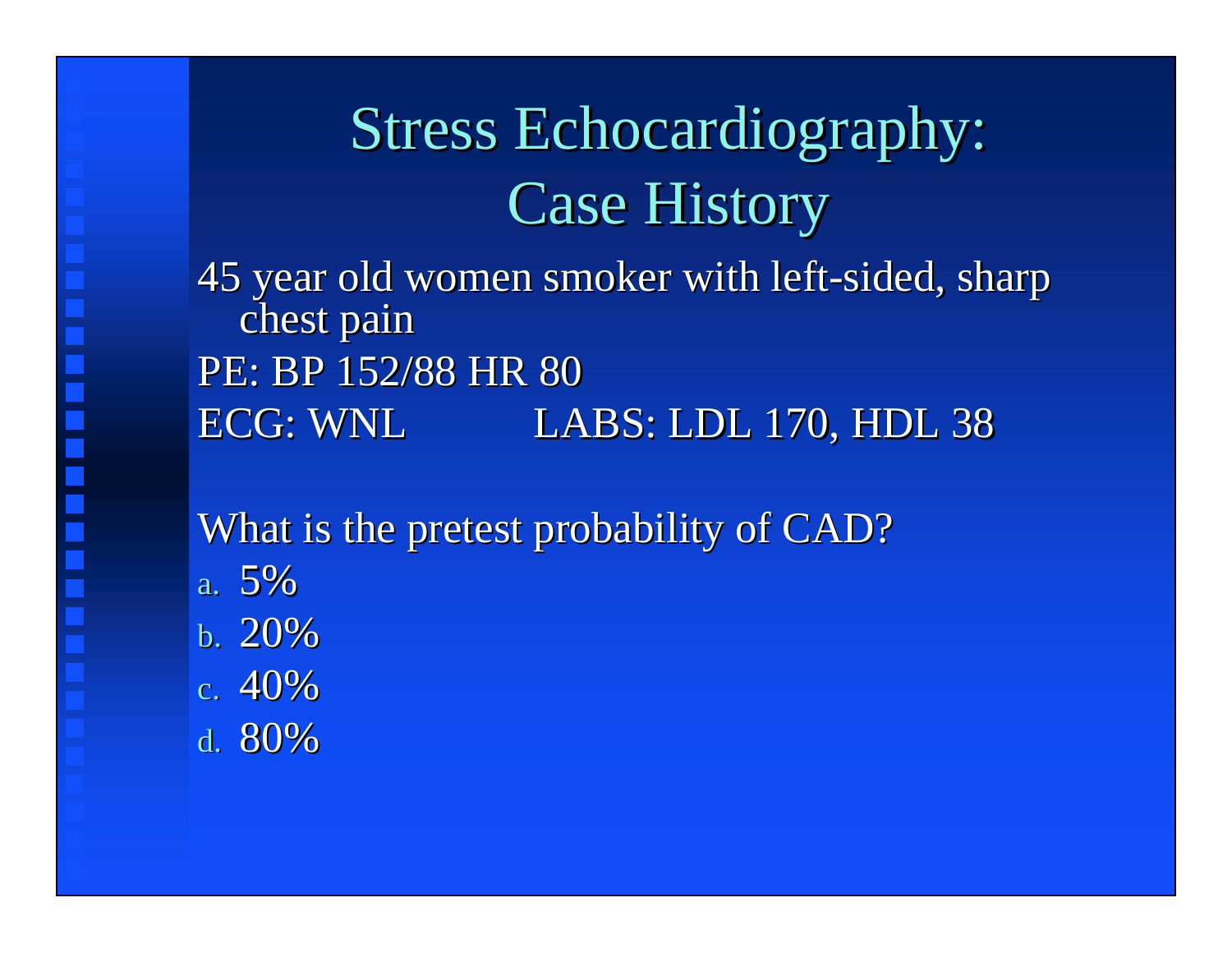| Pretest Likelihood of CAD:    |                      |          |                    |           |                   |       |  |  |
|-------------------------------|----------------------|----------|--------------------|-----------|-------------------|-------|--|--|
| Low versus high risk patients |                      |          |                    |           |                   |       |  |  |
|                               | <b>Noncardiac CP</b> |          | <b>Atypical CP</b> |           | <b>Typical CP</b> |       |  |  |
| Age                           | M                    | W        | M                  | W         | M                 | W     |  |  |
| 35                            | $3 - 35$             | $1 - 19$ | 8-59               | $2 - 39$  | 30-88             | 10-78 |  |  |
| 45                            | $9 - 47$             | $2 - 22$ | $21 - 70$          | $5 - 43$  | $51 - 92$         | 20-79 |  |  |
| 55                            | 23-59                | $4 - 25$ | 45-79              | $10 - 47$ | 80-95             | 38-82 |  |  |
| 65                            | 49-69                | $9 - 29$ | 71-86              | $20 - 51$ | 93-97             | 56-84 |  |  |

High risk= tob, lipids, HTN w/ nml ECG Duke Database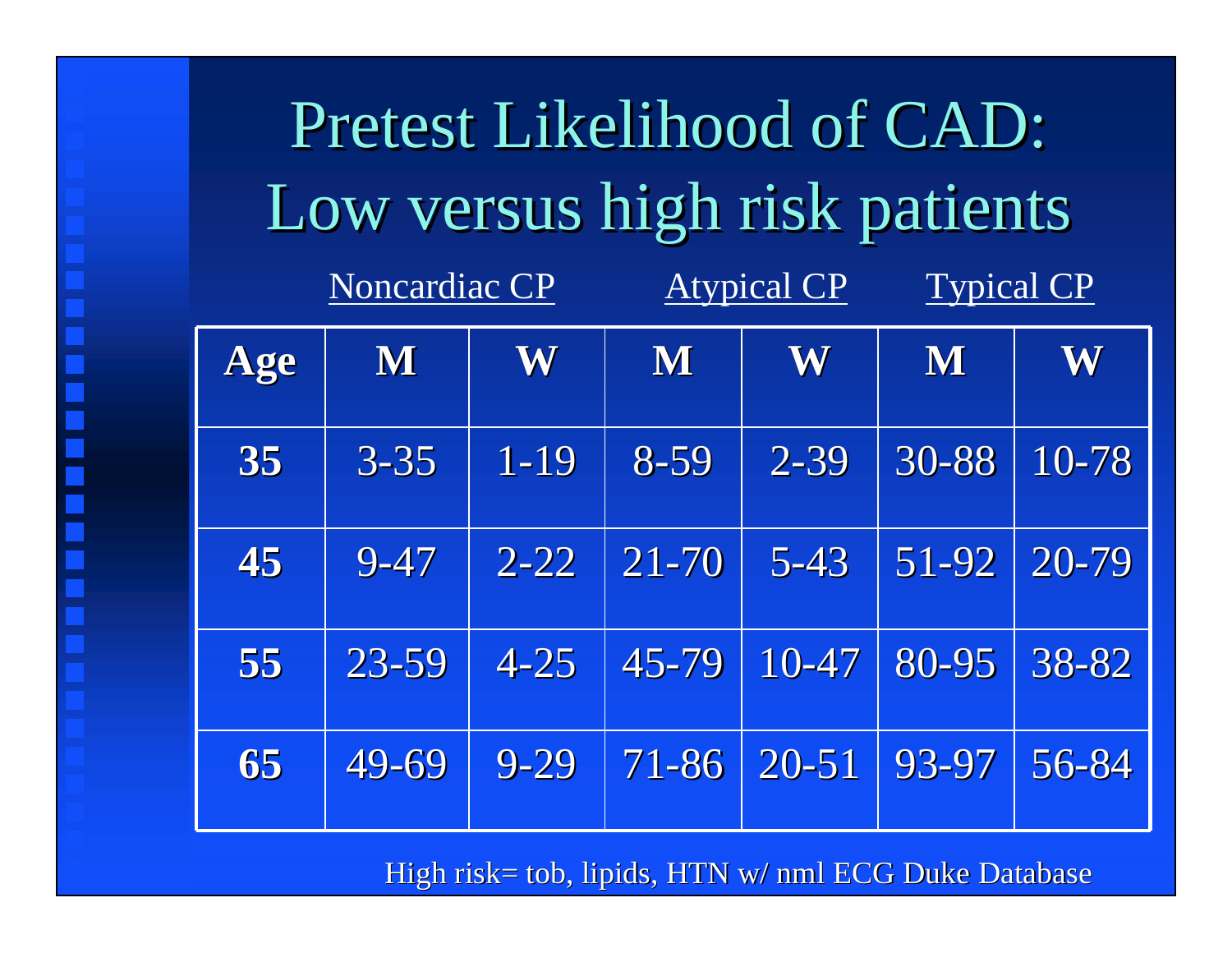### Stress Echocardiogram: Results

 Exercised 7:34 minutes on Bruce protocol Exercised 7:34 minutes on Bruce protocol  $\blacksquare$  Peak HR=158 BPM, peak BP=160/80 **Stress ECG: 2mm inferolateral,** downsloping ST depression Symptoms: leg fatigue, typical chest pain **Echo results:**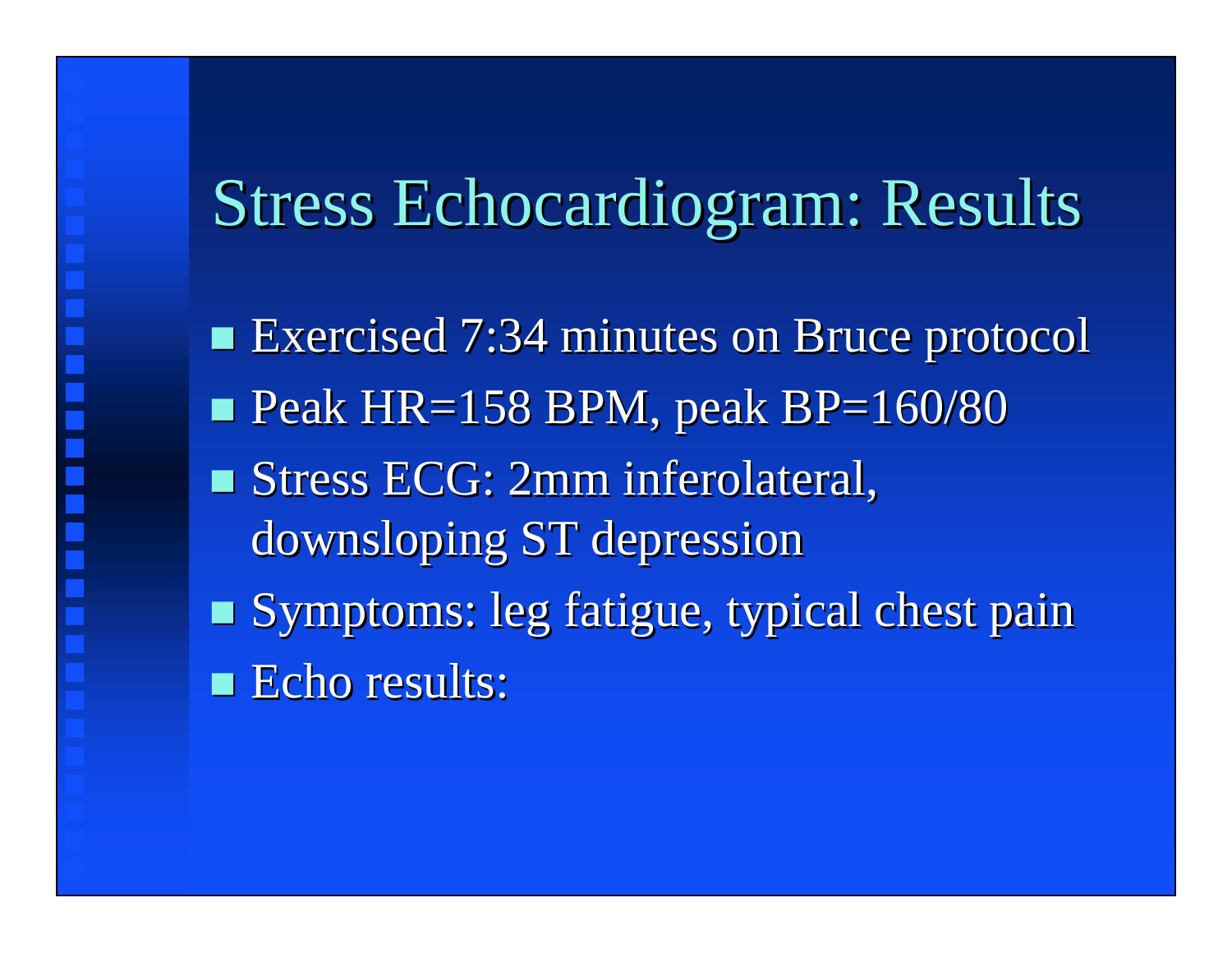### Stress Echocardiogram

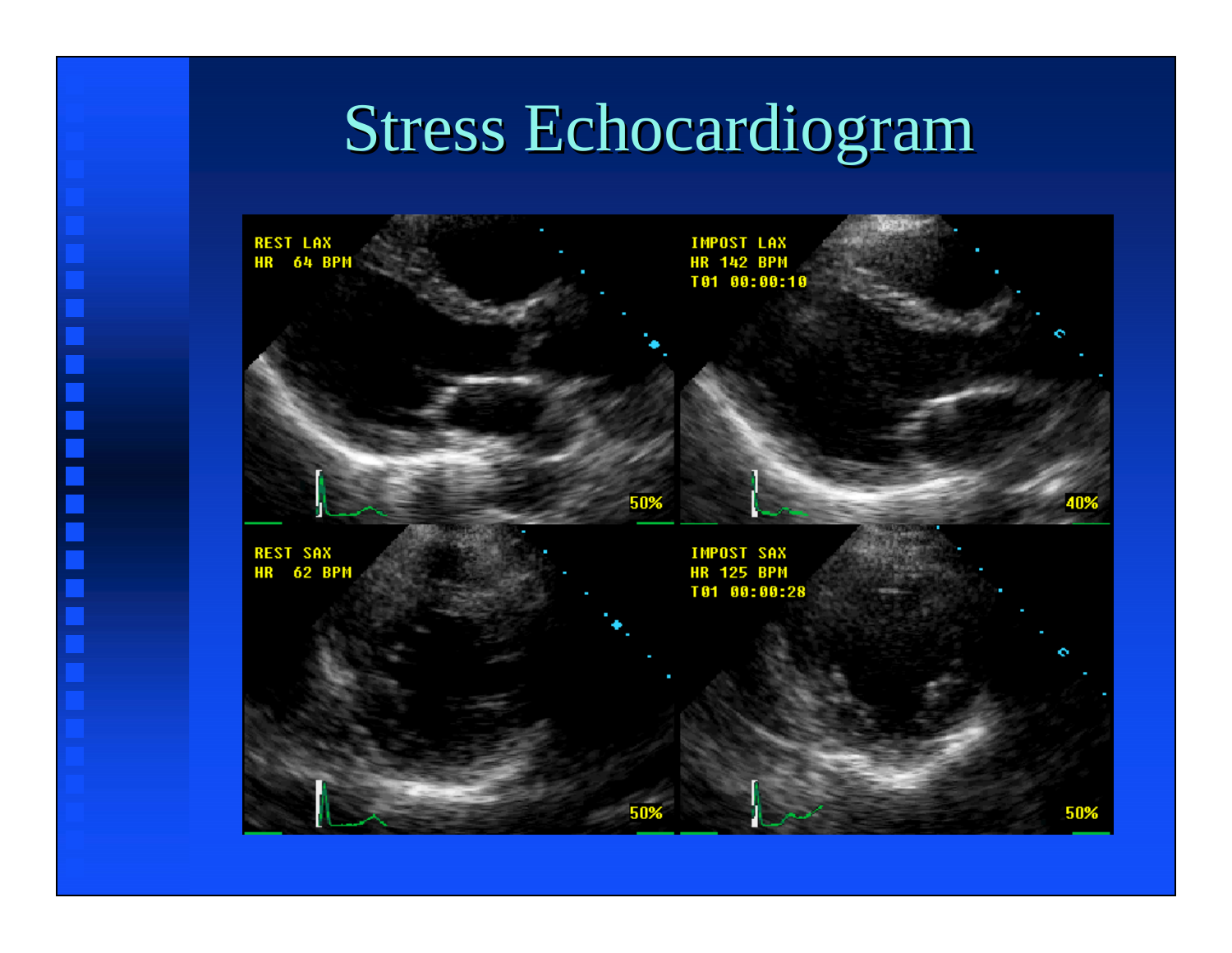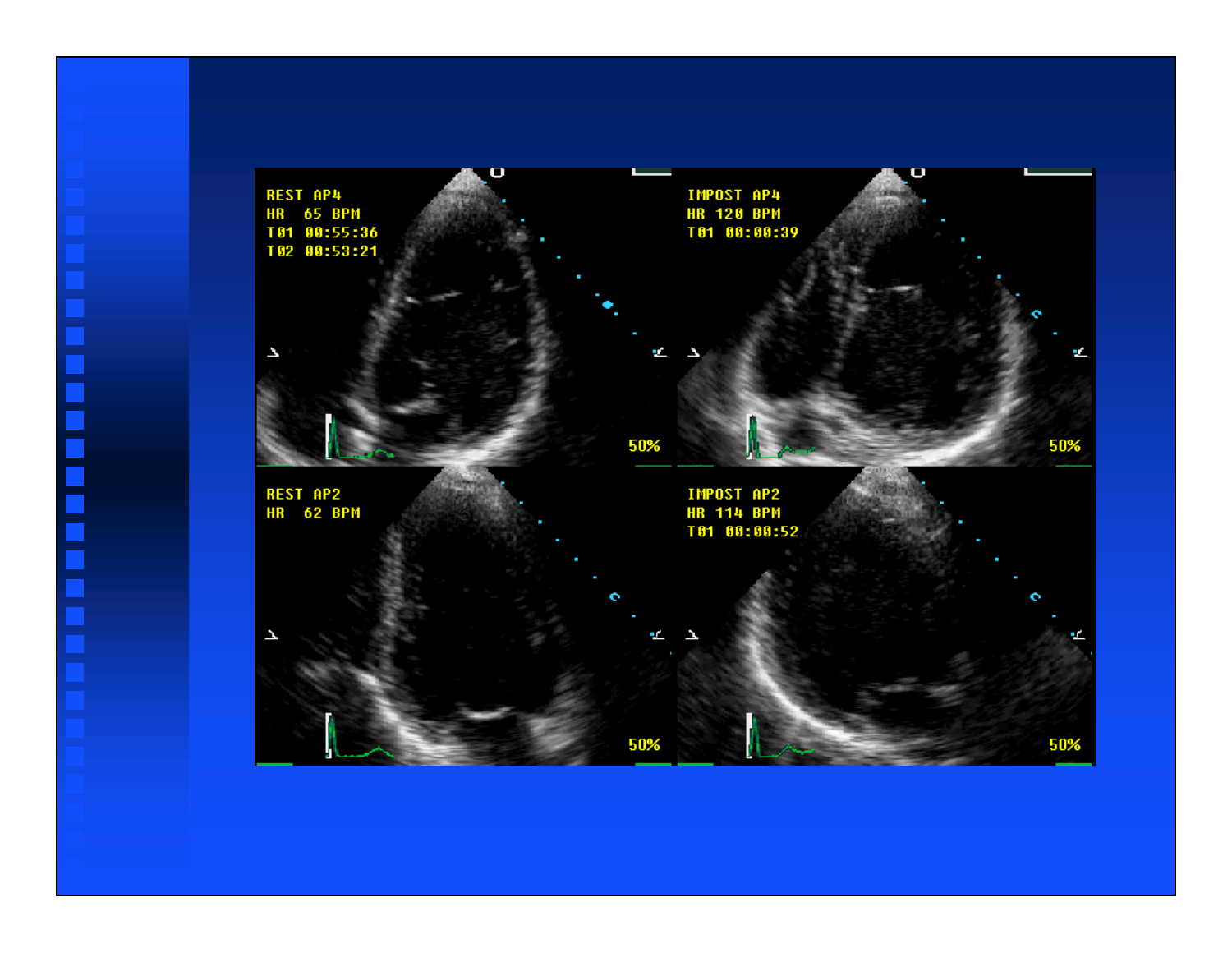## Cardiac Catheterization-images Cardiac Catheterization-images

Lossy Compression - not intended for diagnosis

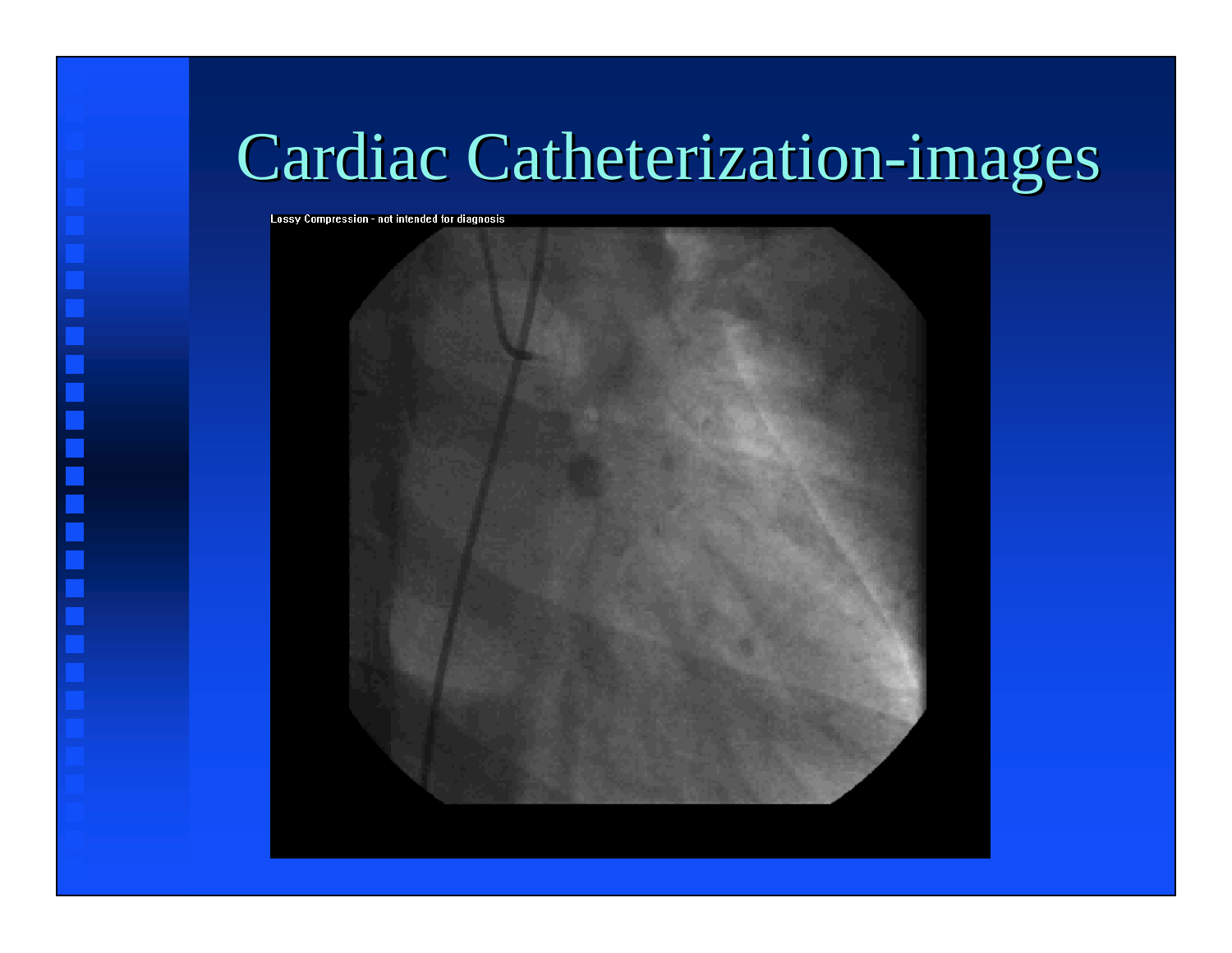

 $\overline{\phantom{a}}$ 

After LAD stent implantation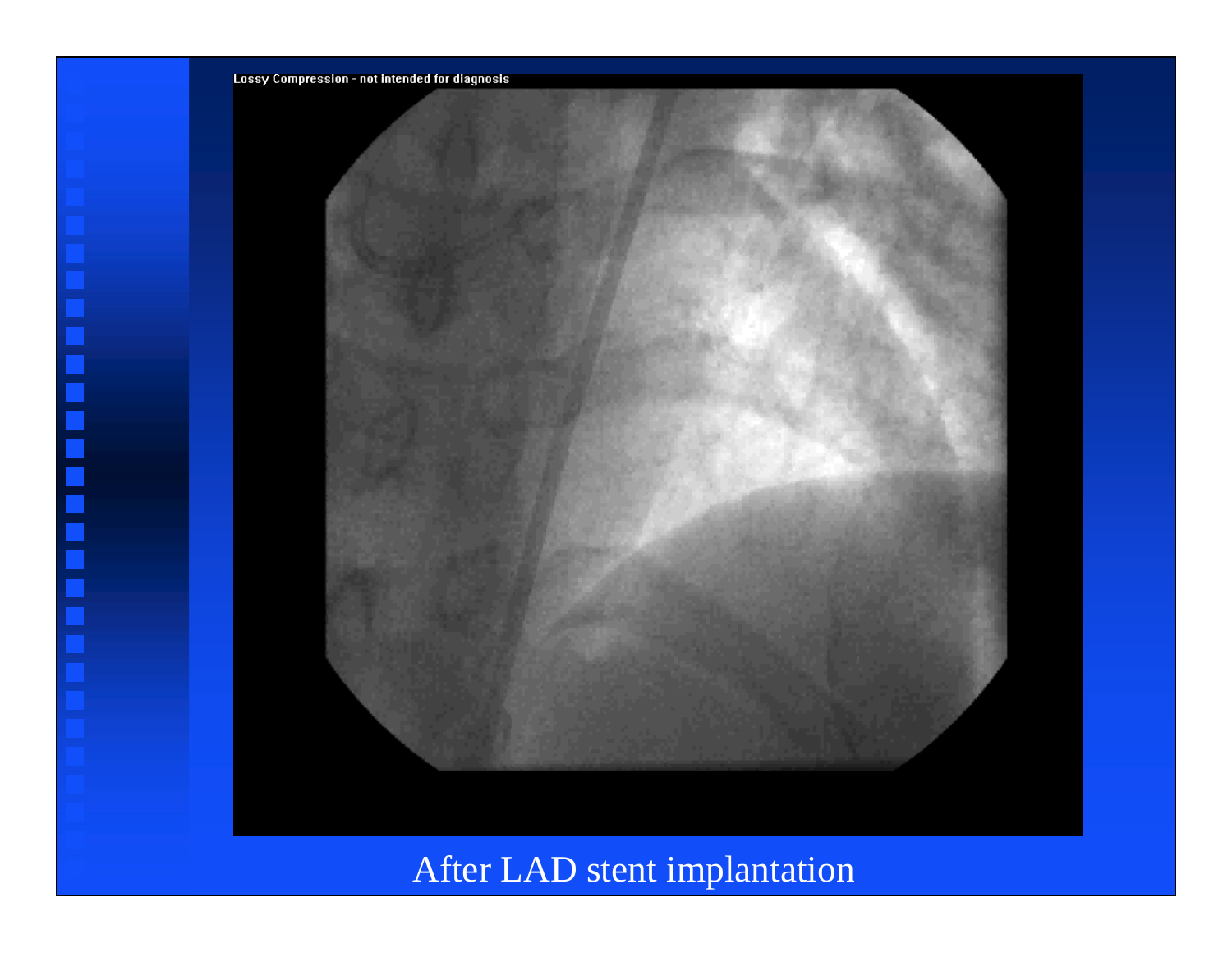#### Bayes' Theorem: test intermediate risk Bayes' Theorem: test intermediate risk

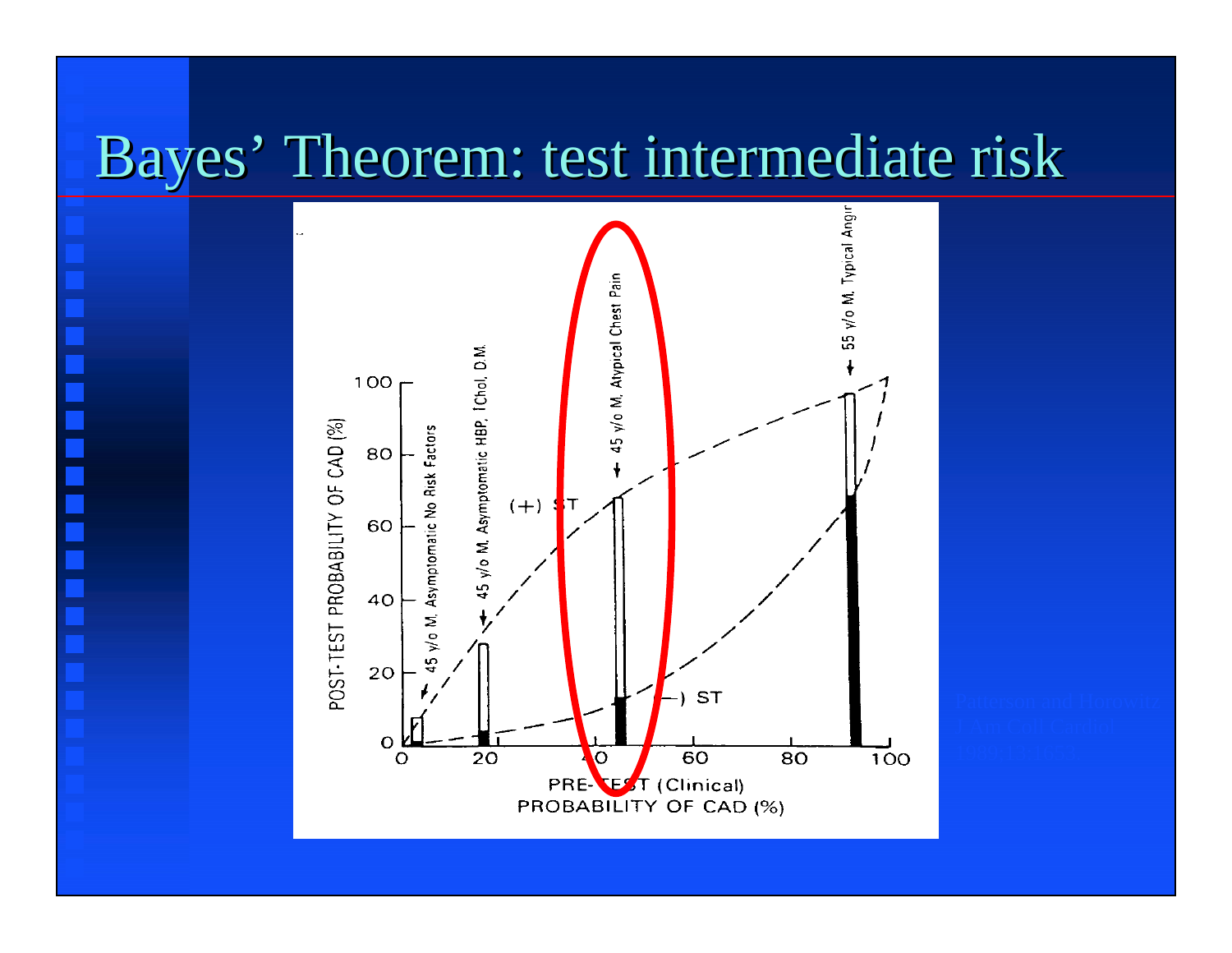When is echo the best test? **Detection of CAD** Regional *and* global LV and RV function Low EF: viability with dobutamine Low EF: viability with dobutamine **Other etiologies of chest pain, dyspnea** Pulmonary hypertension Pulmonary hypertension Hemodynamics\* Hemodynamics\* HCM: provocable gradients HCM: provocable gradients Moderate to severe valvular disease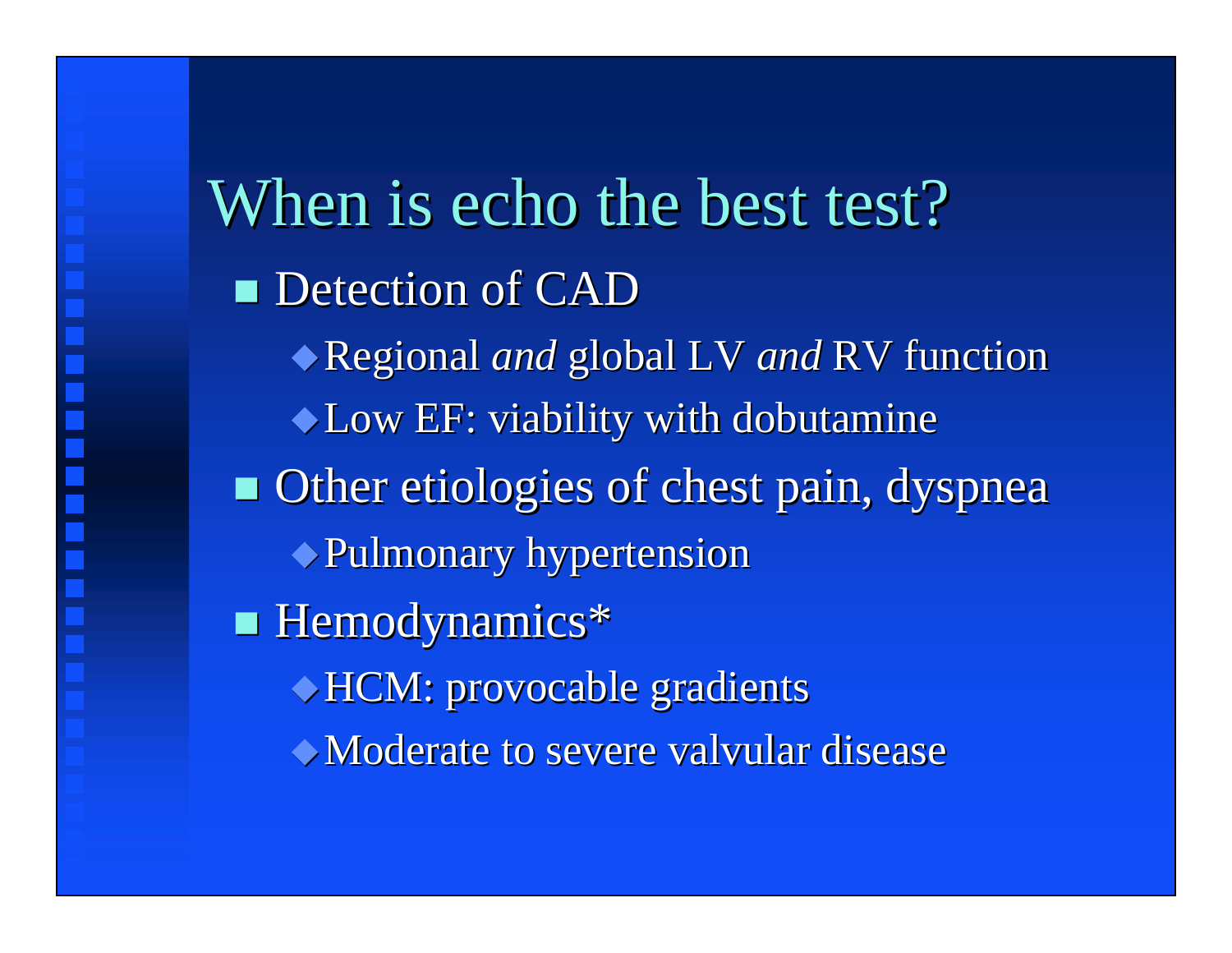When is echo NOT the best test? **Severe lung disease**  $\rightarrow$  Obesity limits any imaging  $\blacksquare$  Circumflex ischemia Related to experience of reader **Patient's unable to cooperate**  $\blacktriangleright$  Frail and elderly limited in any imaging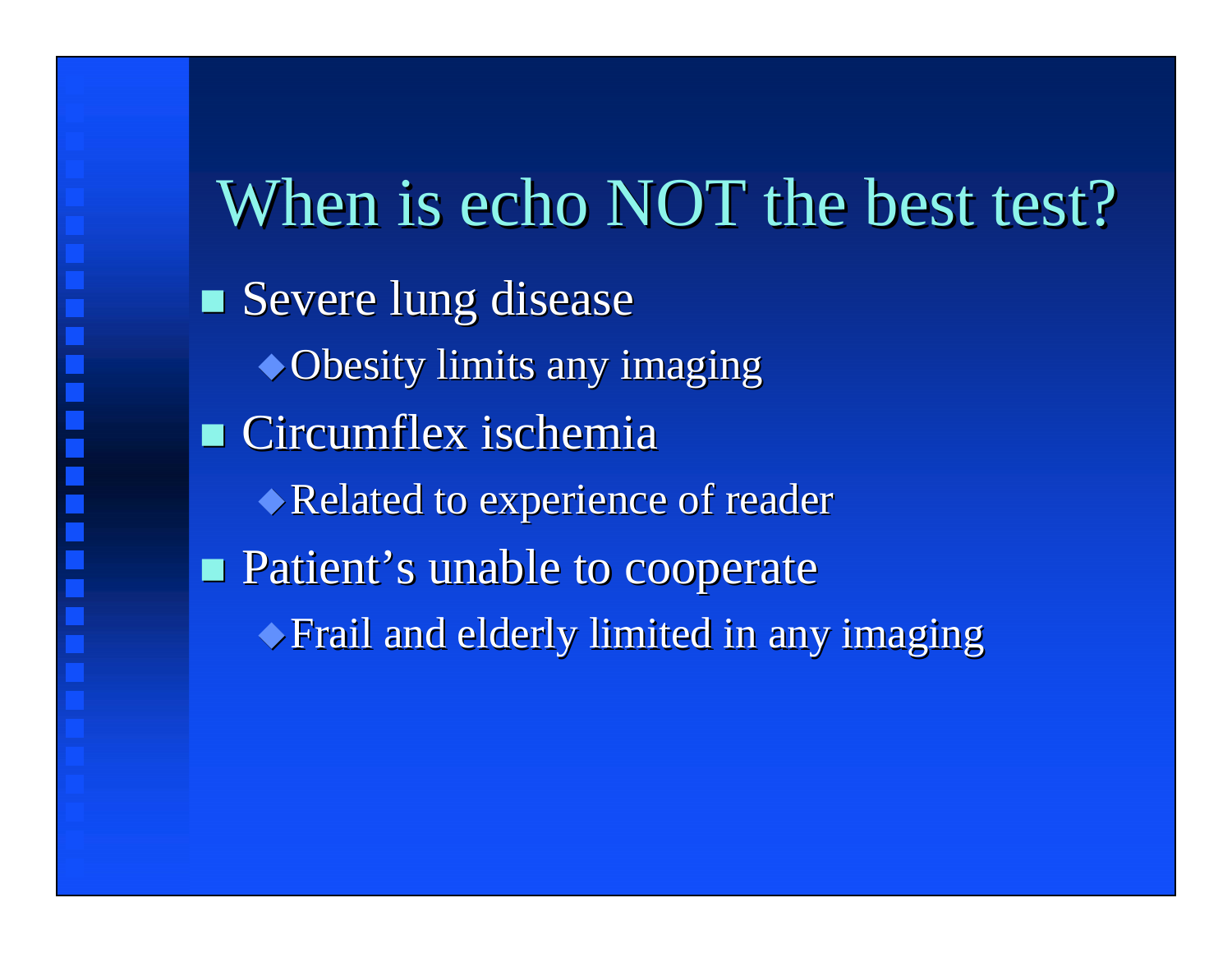#### Noninvasive Risk Stratification in Patients with Suspected Ischemic Chest Paint

High risk - greater than 3 percent annual mortality rate

- 1. Severe resting left ventricular dysfunction (LVEF <35 percent)
- 2. High-risk treadmill score (score ≤ -11)
- 3. Severe exercise left ventricular dysfunction (exercise LVEF <35 percent)
- 4. Stress-induced large perfusion defect (particularly if anterior)
- 5. Stress-induced multiple perfusion defects of moderate size
- 6. Large, fixed perfusion defect with LV dilation or increased lung uptake (thallium–201).
- 7. Stress-induced moderate perfusion defect with LV dilation or increased lung uptake (thallium-201)
- 8. Echocardiographic wall motion abnormality (involving greater than two segments) developing at low dose of dobutamine (≤10 mg/kg/min) or at a low heart rate  $($
- 9. Stress echocardiographic evidence of extensive ischemia.

#### Intermediate risk - 1 percent to 3 percent annual mortality rate

- 1. Mild/moderate resting left ventricular dysfunction (LVEF = 35 percent to 49 percent)
- 2. Intermediate-risk treadmill score (-11 < score <5).
- 3. Stress-induced moderate perfusion defect without LV dilation OR increased lung intake (thallium-201)
- 4. Limited stress echocardiographic ischemia with a wall motion abnormality only at higher doses of dobutamine involving less than or equal to two segments

#### Low risk - less than 1 percent annual mortality rate

- 1. Low-risk treadmill score (score  $25$ )
- 2. Normal or small myocardial perfusion defect at rest or with stress\*
- 3. Normal stress echocardiographic wall motion or no change of limited resting wall motion abnormalities during stress\*
- \* Although the published data are limited, patients with these findings will probably not be at low risk in the presence of either a high-risk treadmill score or severe resting left ventricular. dysfunction (LVEF < 35 percent).

t Reproduced with permission from: ACC/AHA/ACP Guidelines for the Management of Patients with Chronic Stable Angina. J Am Coll Cardiol 1999; 33:2092. Copyright @ 1999 American College of Cardiology.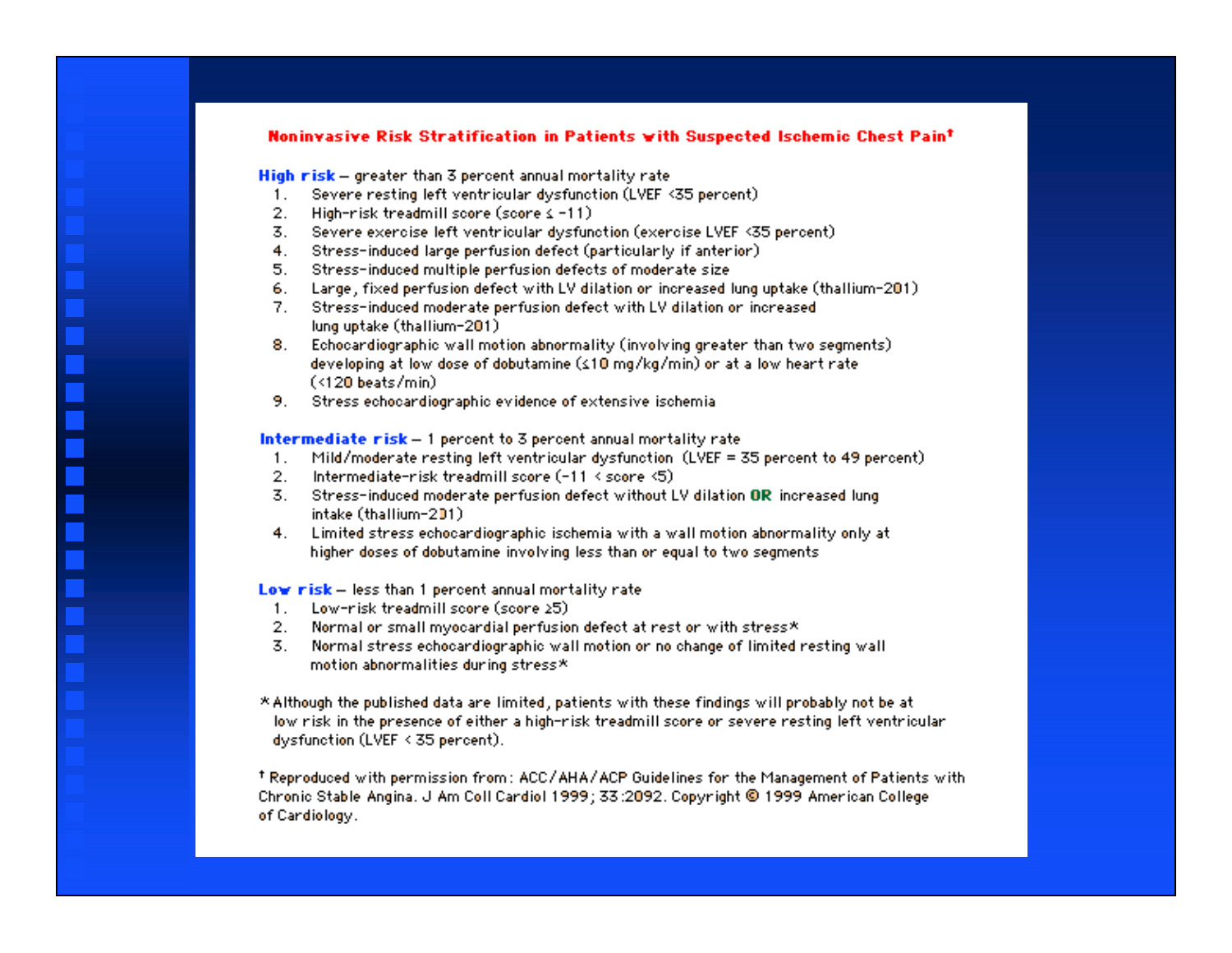## Stress Echocardiography

|             | N*  |         | <b>Sensitivity/Specificity</b> |
|-------------|-----|---------|--------------------------------|
| Overall     | 750 | 84-88%  | 86-88%                         |
| <b>SVDz</b> |     | 58-92%  |                                |
| <b>MVDz</b> |     | 82-100% |                                |

LAD>RCA>L Cx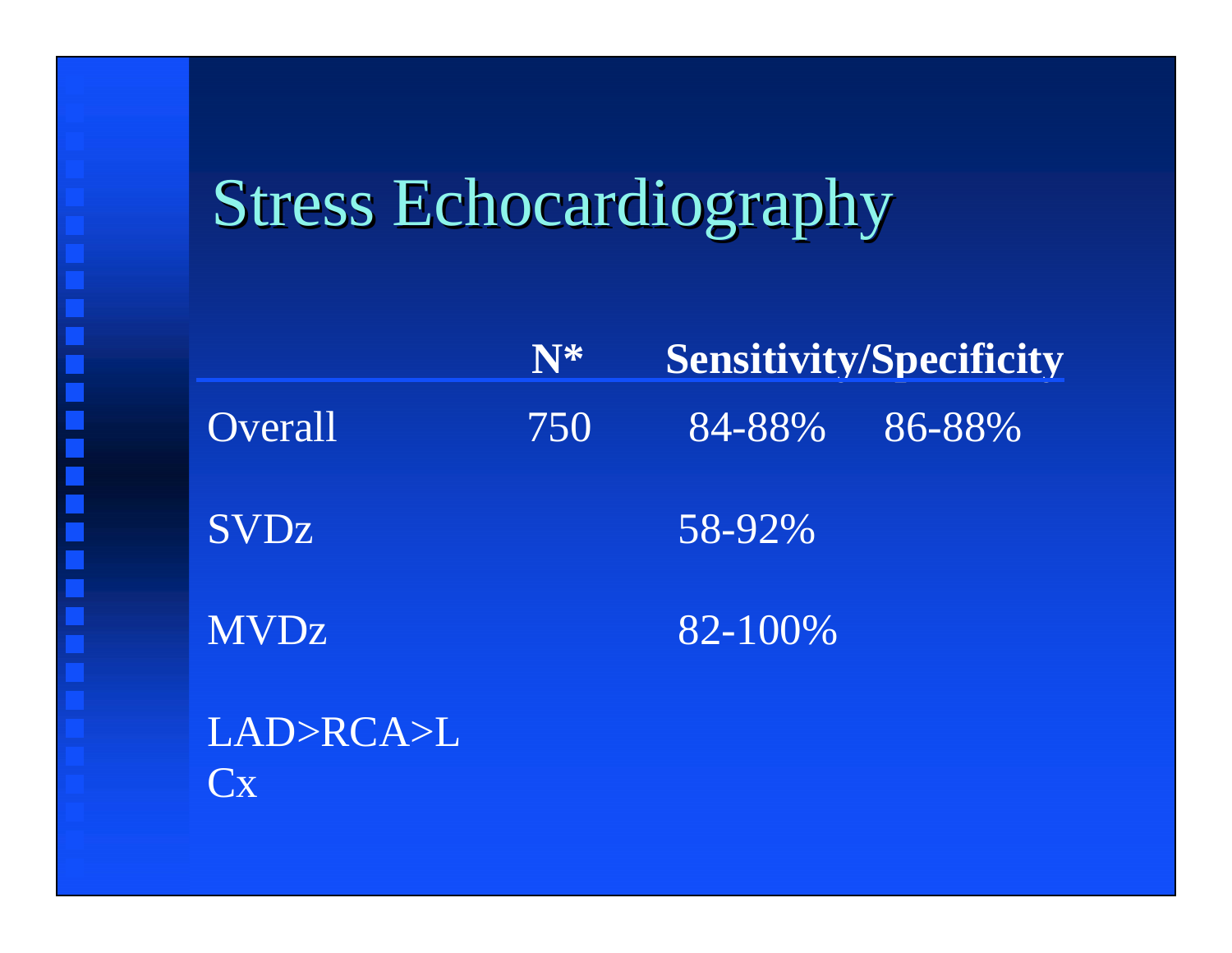## Dobutamine Stress Echocardiography Dobutamine Stress Echocardiography Predictive of Prognosis Predictive of Prognosis



3,156 patients 3,156 patients

- ◆ 1,355 women
- ◆  $\leftrightarrow$  Age =63  $\pm$  12 yrs
- $\blacklozenge$  $\blacklozenge$  F/U= 3.8  $\pm$  1.9 yrs
- +DSE predictive of: +DSE predictive of:
	- A. Total mortality
	- B.Cardiac mortality

Marwick JACC 2001;37:754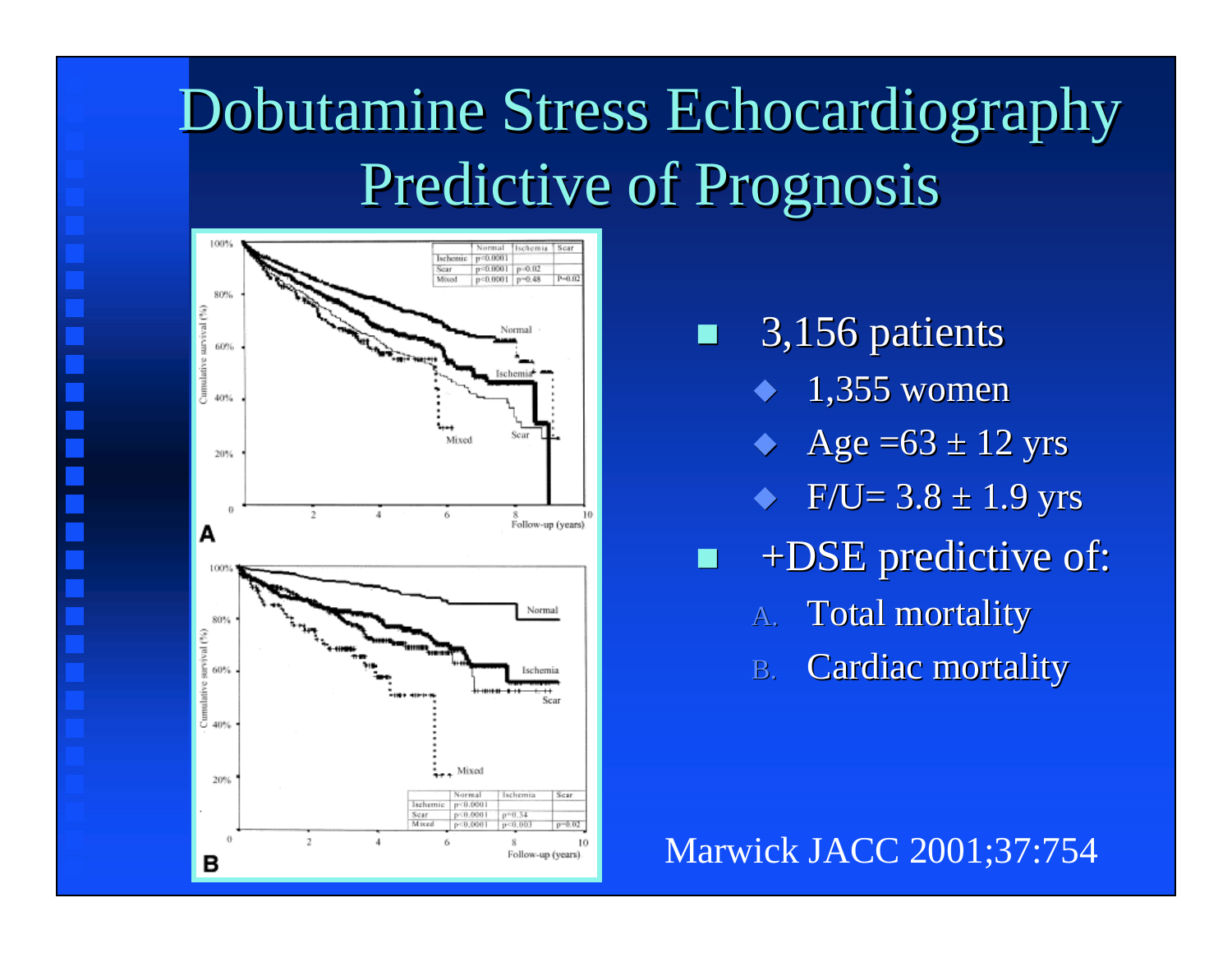Exercise Stress Echocardiography Exercise Stress Echocardiography Predictive of Prognosis Predictive of Prognosis  $\blacksquare$  5798 patients (2,476 women), 3.2 $\pm$  1.7 yrs  $\triangle$ age 62 ±12 years **History of prior PTCA/CABG/MI**  $\leftrightarrow$  Men=56% Women=22% Positive tests: 35% men, 25% women Positive tests: 35% men, 25% women **MI/death: 5.3% men, 3.1% women**  $\blacksquare$  MVA predictors of events: Exercise WMSI and workload <6METS Exercise WMSI and workload <6METS • Arruda-Olsen AM. JACC 2002;39:625.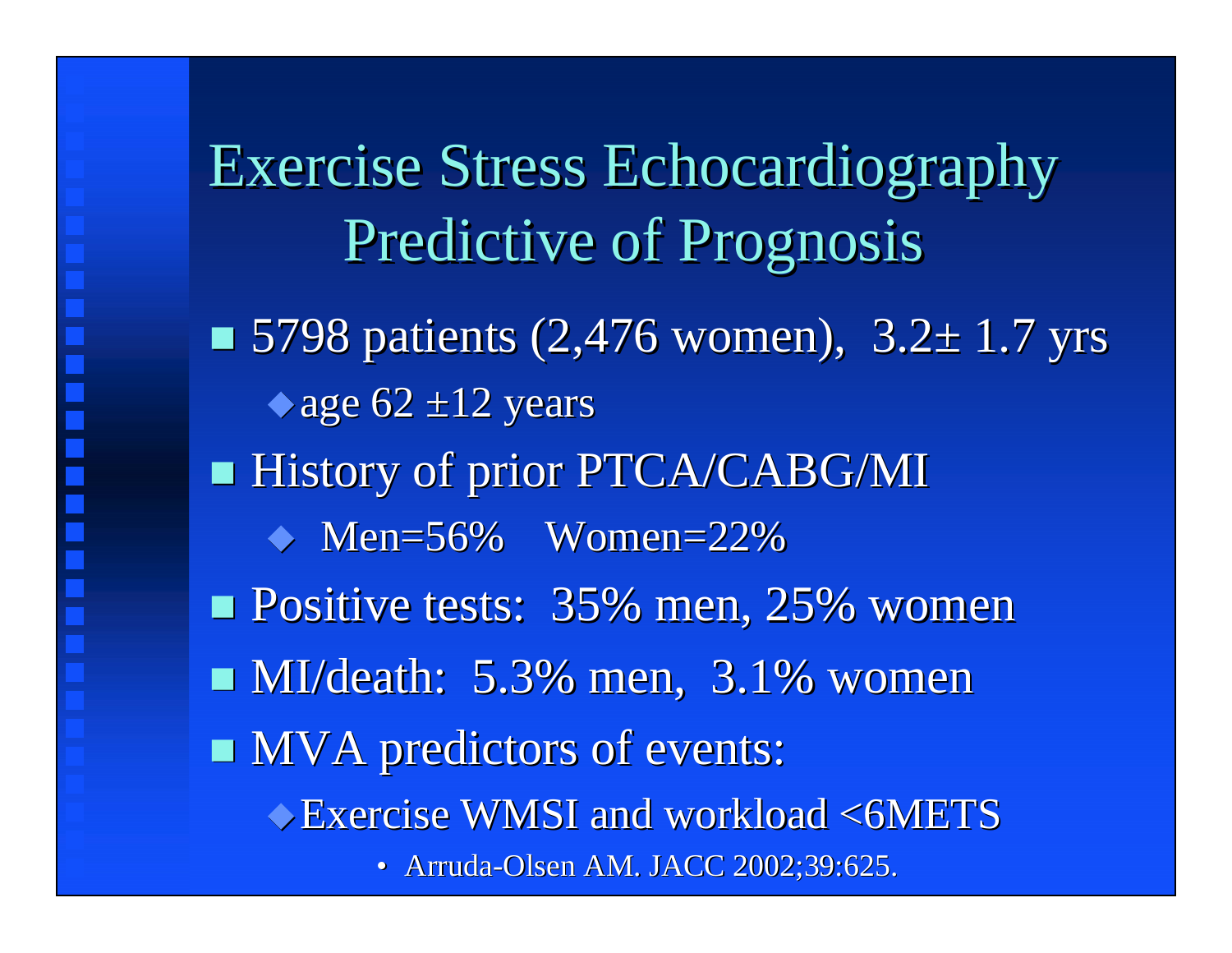### Stress Echocardiography Stress Echocardiography **Compared with other modalities**

**Meta-analysis comparing:**  $\blacklozenge$  exercise SPECT (27 studies)  $\bullet$  exercise echo (24 studies) Predominately male populations (69%) Predominately male populations (69%) ■ High prevalence of CAD (66-78%)  $\blacksquare$  Similar sensitivity  $\bullet$  85% vs 87% Stress echo had higher specificity 77% vs 64% 77% vs 64%–

- Fleischmann et al. JAMA 1998;280:913.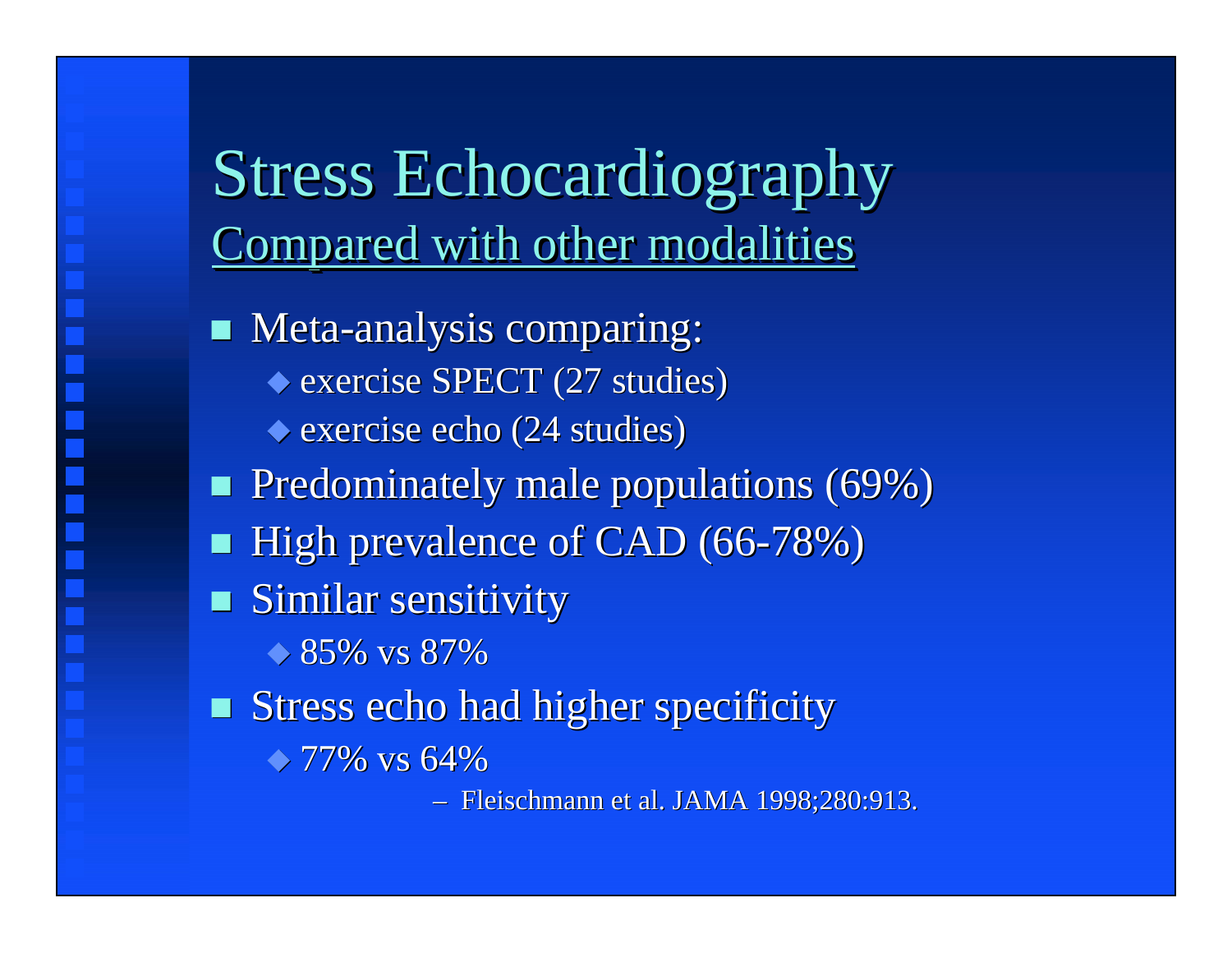#### Ischemia Cascade